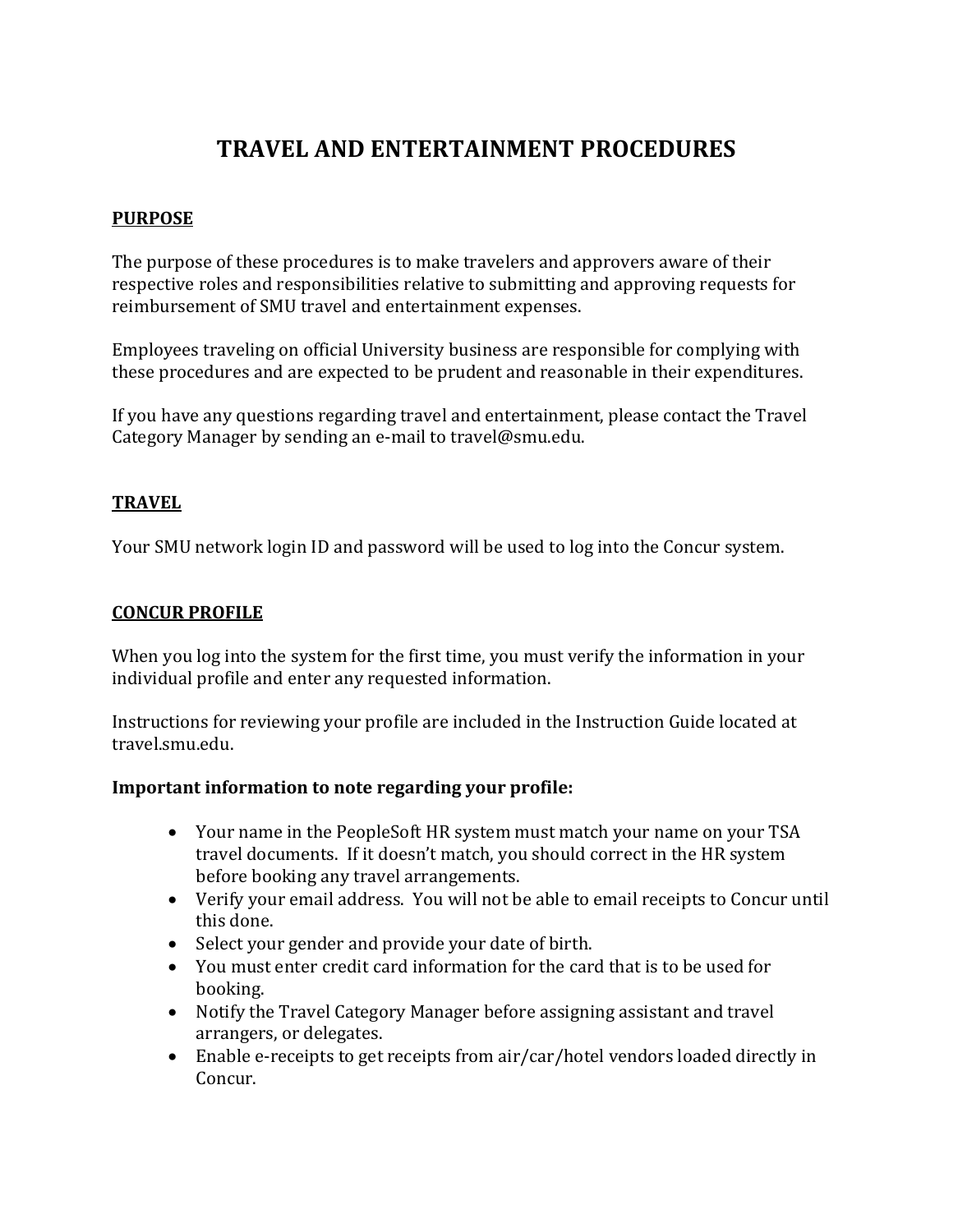- Select Yes if you have an SMU Provided Vehicle or receive Auto Allowance in Request Settings>Request Information.
- Preferred seating should also be entered.
- Any frequent traveler membership information should be entered in the traveler's profile. Examples of these types of programs are hotel and airline programs.

Please note that reimbursement will be made via ACH and your bank information must be set up in the A/P system prior to reimbursement being made. Do not submit bank ACH information unless you have an approved travel reimbursement. If you do not have a vendor id because you have not received a reimbursement previously, you should complete a vendor request form:



### **TRAVEL APPROVAL**

The pre-travel approval must occur before you make the first purchase or travel arrangement/booking.

You must submit a travel authorization request in Concur prior to any booking. All travel must be approved by either the budgetary authority or official designee.

The budgetary authority is responsible for ensuring that the travel expenses charged against their budgets are in full compliance with these procedures.

The Principal Investigator is the budgetary authority for grant/contract funds ("G" Projects) and for compliance reasons, Grant & Contract Accounting will provide an additional review and approval. The traveler should know the sources of funding as the rules may vary depending on the type of funds being used.

The Principal Investigator is responsible for verifying that the expenses are valid expenses and are allowable for the grant/contract in accordance with the University Policy, sponsoring agency requirements, and the terms and conditions of the award agreement. This also includes making sure that the travel costs are in line with the budget and that any sponsoring agency prior approvals are obtained. See section "GRANT & CONTRACT (SPONSORED PROJECT) TRAVEL AND BUSINESS EXPENSE" later in this document.

Grant and Contract Accounting is responsible for ensuring that payment of the expense(s) is in compliance with sponsoring agency requirements as well as the terms and conditions of the award and must approve both the travel request and expense report.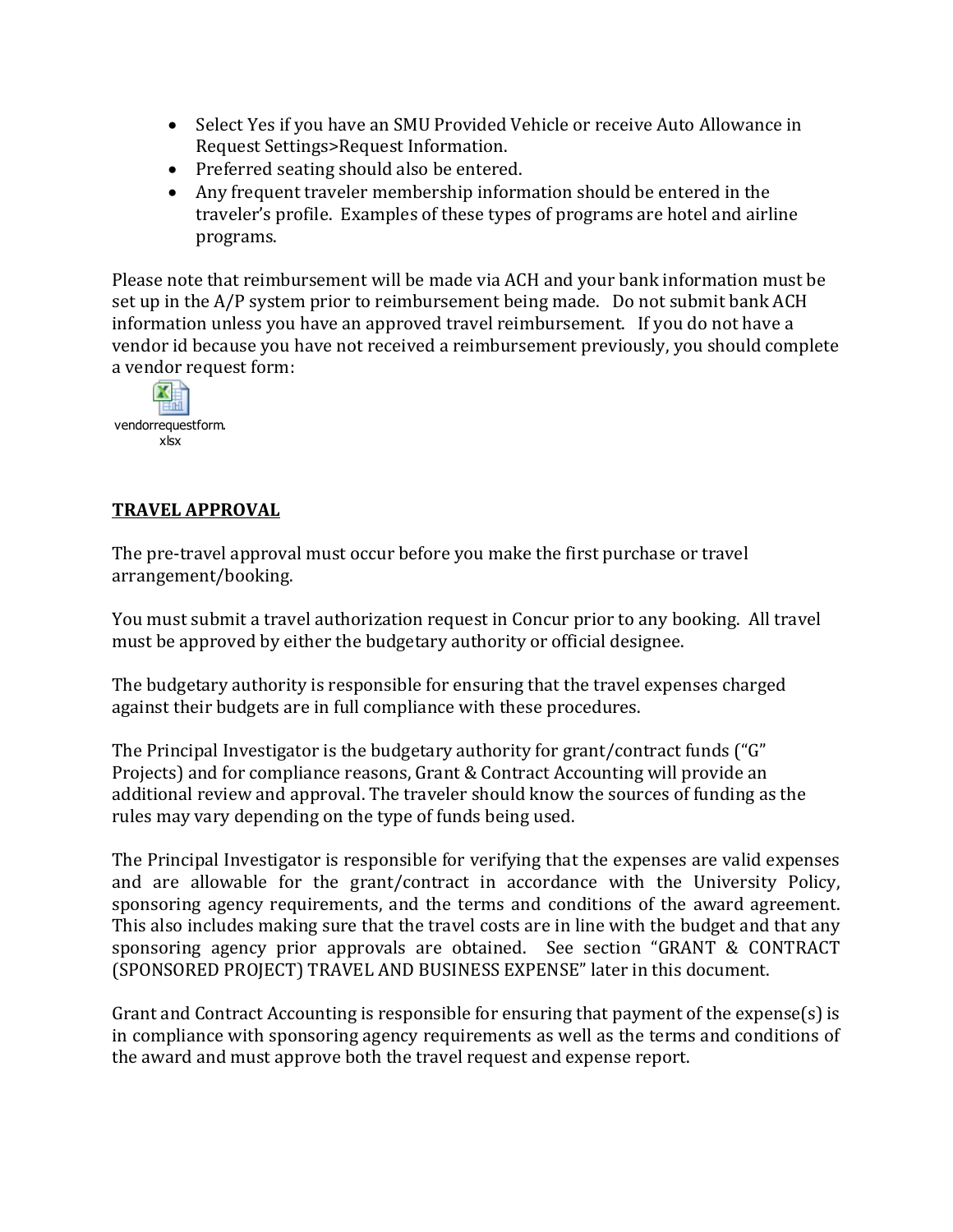Approvers must review each individual receipt to ensure that it is appropriate and that amounts are properly reported.

It is the responsibility of the traveler and the approvers to verify that expenses submitted for reimbursement have not been reimbursed or paid through a previously submitted expense report, cash advance, or an outside agency or third party.

Travelers cannot approve their own expenses. Subordinates of travelers can not approve their supervisor's expenses.

While others may review the expenses, the primary responsibility for the appropriateness of expenditures rests with the traveler/employee and the individual responsible for approval.

International travelers must comply with the travel requirements established by the Risk Management office which are located on the Risk Management website.

Travelers must reimburse the University for overpayments discovered in a post-audit review. Documentation, including a copy of the repayment and University deposit slip, must be submitted with the expense report to establish that the repayment occurred.

If procedures are not followed, or if fraudulent practices by travelers are discovered, there are consequences to the traveler that include, but are not limited to loss of SMU Card, taxation, loss of reimbursement or disciplinary actions.

Pre-approval is not necessary for local travel if only mileage and incidental travel costs will be incurred and the travel does not involve an overnight stay.

## **ONLINE TRAVEL AND EXPENSE SYSTEM**

The use of Concur, which supports travel booking, ticketing, direct payment processing, and expense reimbursement, is required for all university business travel. Consideration should be given to minimizing travel costs by maximizing flexibility in travel plans to allow for alternate airlines, schedules and times, which can lessen travel costs. An exception to this requirement exists if there are savings not available through the online booking tool. An example of an exception is conference hotel booking rates not available through Concur.

You cannot book any travel arrangements for a business trip until ALL approvals have been received.

When the pre-travel approval has occurred within Concur, a travel ID is issued. The travel ID is required before the traveler can make air, lodging and car rentals reservations.

#### **Domestic travel must be booked using the online Concur system.**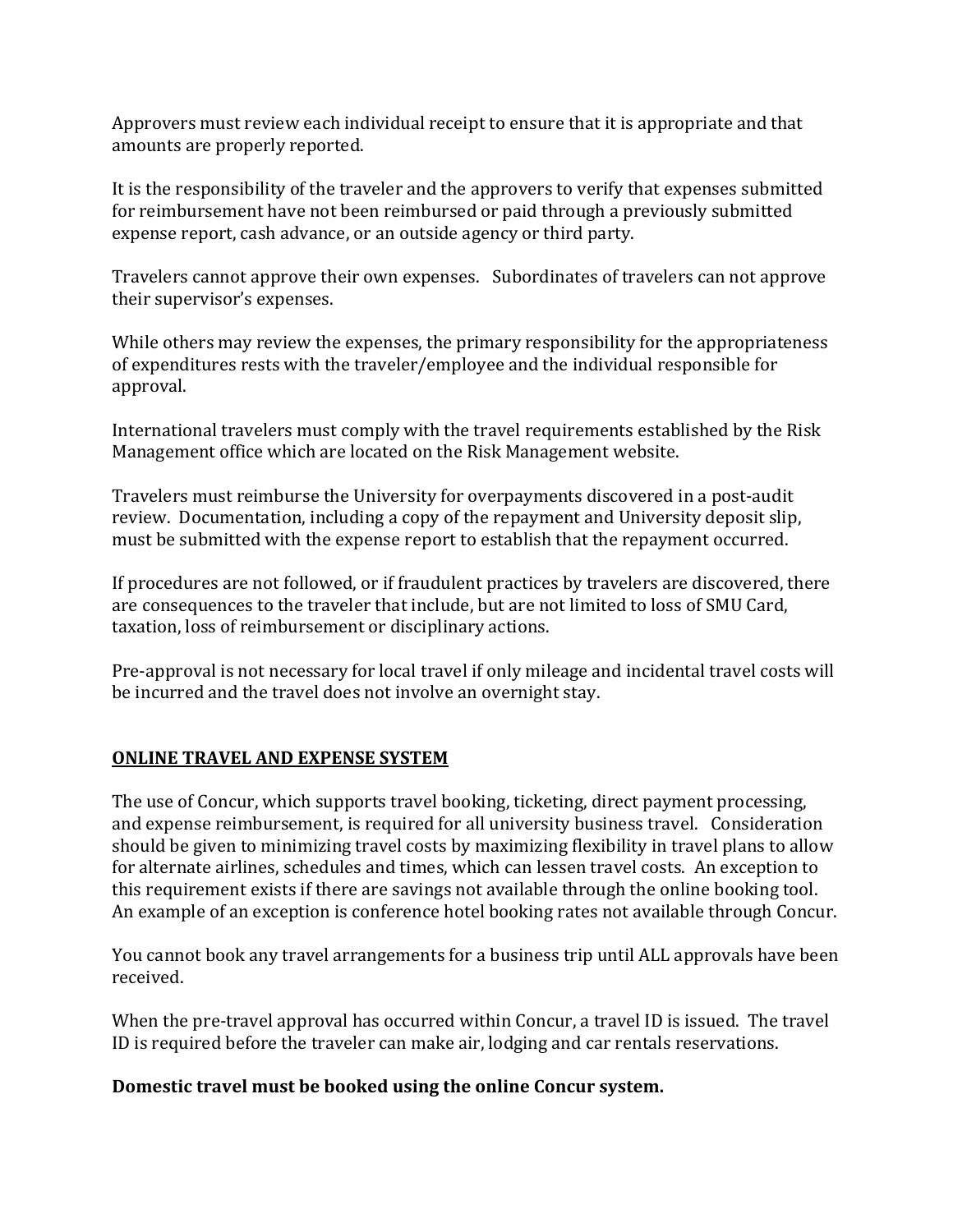Travelers can contact the SMU approved travel management company directly for assistance with complex, group and international travel. Complex travel is an international trip or a trip with multiple destinations.

If emergency or en route changes to travel plans are necessary, the traveler should contact an SMU approved travel management company.

When a trip is cancelled after the reservations have been made, it is the employee's responsibility to cancel the flight, hotel and rental car through Concur or by contacting the travel management company.

Reservations for personal travel cannot be booked through Concur.

## **TRAVEL ADVANCES AND PAYMENT**

Travelers can request a university issued credit card for use when traveling on SMU business. The SMU card is issued to any employee who travels on University business; issuance of the card must be approved by the Financial Officer. Employees are responsible for reconciling all transactions in the Concur Reporting System. See SMU Card Policies and Procedures at:

[http://www.smu.edu/BusinessFinance/OfficeOfBudgetAndFinance/TravelandExpense/Ex](http://www.smu.edu/BusinessFinance/OfficeOfBudgetAndFinance/TravelandExpense/Expense/SMUCard) [pense/SMUCard](http://www.smu.edu/BusinessFinance/OfficeOfBudgetAndFinance/TravelandExpense/Expense/SMUCard)

Expenses not billed to a university issued credit card will be paid by the traveler and reimbursed after the completion of travel. The university credit card should be used if possible.

Travel advances are allowed only for group and/or international travel. Travel advances are limited to \$75 per day unless the trip extends beyond 30 days, or unless the traveler submits an expense estimate for the trip demonstrating the need for the additional funds.

Email Millicent Grant at travel@smu.edu to create your set up in the Concur system in order to initiate cash advance requests. Note in the subject of email: Request for cash advance set up.

Travel advance requests must be submitted online in Concur for group and international travel after your travel request has been approved. The name for your travel advance should be Trip dates DDMMYY-DDMMYY and destination. You must provide the purpose for the travel advance and the approved request ID. Funds should not be requested more than 30 days prior to the first date of travel and you must allow a minimum of 10 business days prior to the departure date for processing. Approved advances will be processed on the next scheduled A/P run.

Please note that reimbursement will be made via ACH and your bank information must be set up in the A/P system prior to reimbursement being made. Do not submit bank ACH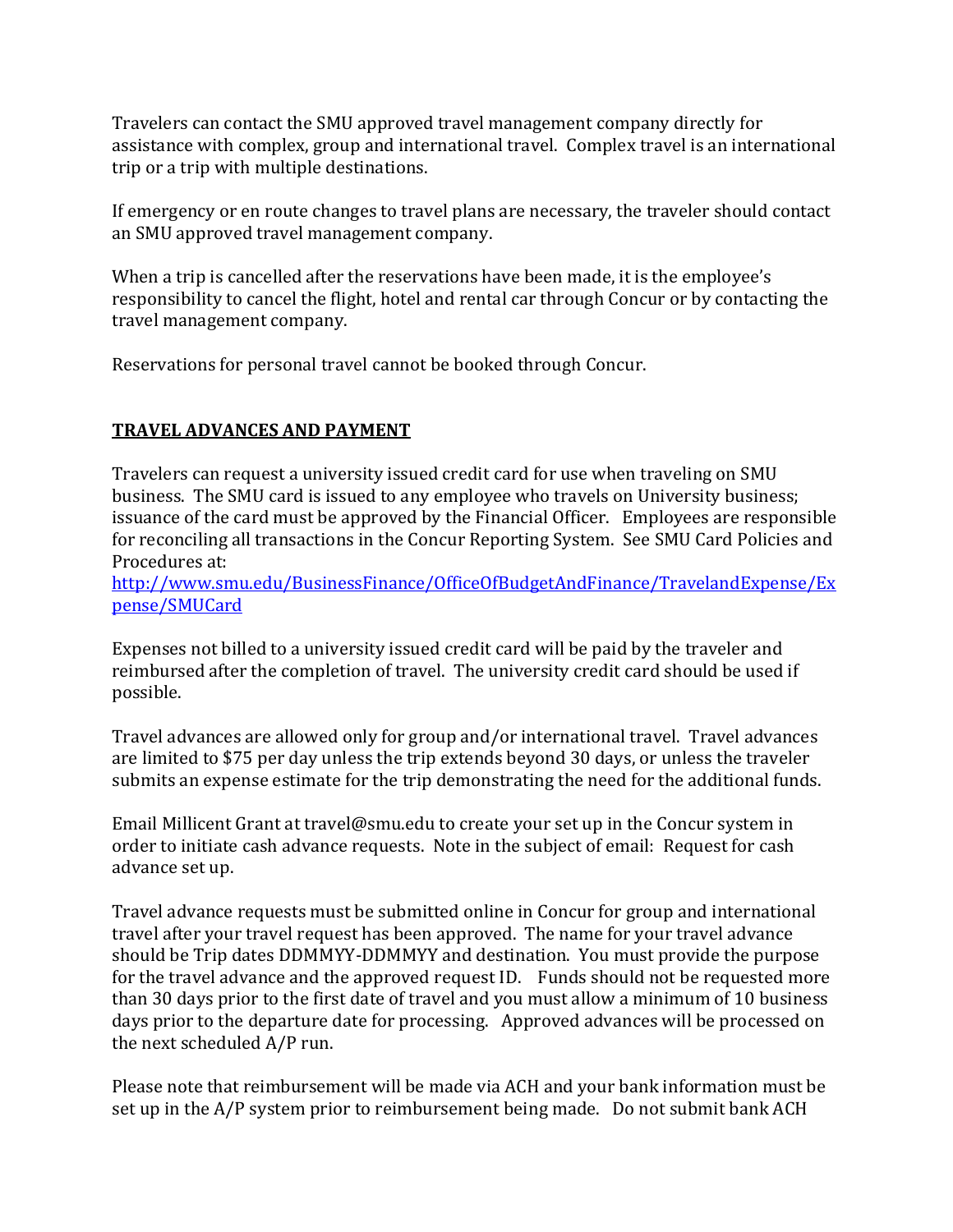information unless you have an approved travel reimbursement. If you do not have a vendor id because you have not received a reimbursement previously, you should complete a vendor request form:

You must clear your travel advance in Concur by assigning the travel advance to your travel report. If all funds from the advance were not used, you must select expense type Cash Advance Return and fill in the description and the amount to be returned. Deposit the unused funds to 1285 12 465004 and attach a scanned image of the deposit slip returning the funds to your travel report along with supporting documentation.

Outstanding travel advances for terminating employees will be deducted from the traveler's final paycheck.

Employee reimbursements from approved expense reports will be processed on the next scheduled A/P run. Payments will be made through ACH to the traveler's bank account provided to A/P. The traveler is responsible for updating the direct deposit information with A/P if changes have been made regarding bank account information since the last reimbursement was made.

#### **AIRFARE**

Airfare must be booked through Concur.

Travelers should book at the lowest available coach fare. Reservations should be made early, since the lowest fares are usually available with 21 and 14-day advance purchases and ensures the most convenient and cost effective fares.

An exception to coach fare is available if the flight duration is six hours or more without layovers and the appropriate budget authority has approved the business class upgrade. Any other upgrade is considered a personal expense and will not be reimbursed.

Premium seat charges are considered a personal expense and will not be reimbursed.

Baggage charges are allowed if there is a documented business reason or if the trip involves an overnight stay longer than 3 nights.

If a traveler books a domestic flight which is more than \$200.00 above the least logical fare an explanation must be provided in Concur. You will be required to choose the reason from a drop down list. Please choose the most applicable.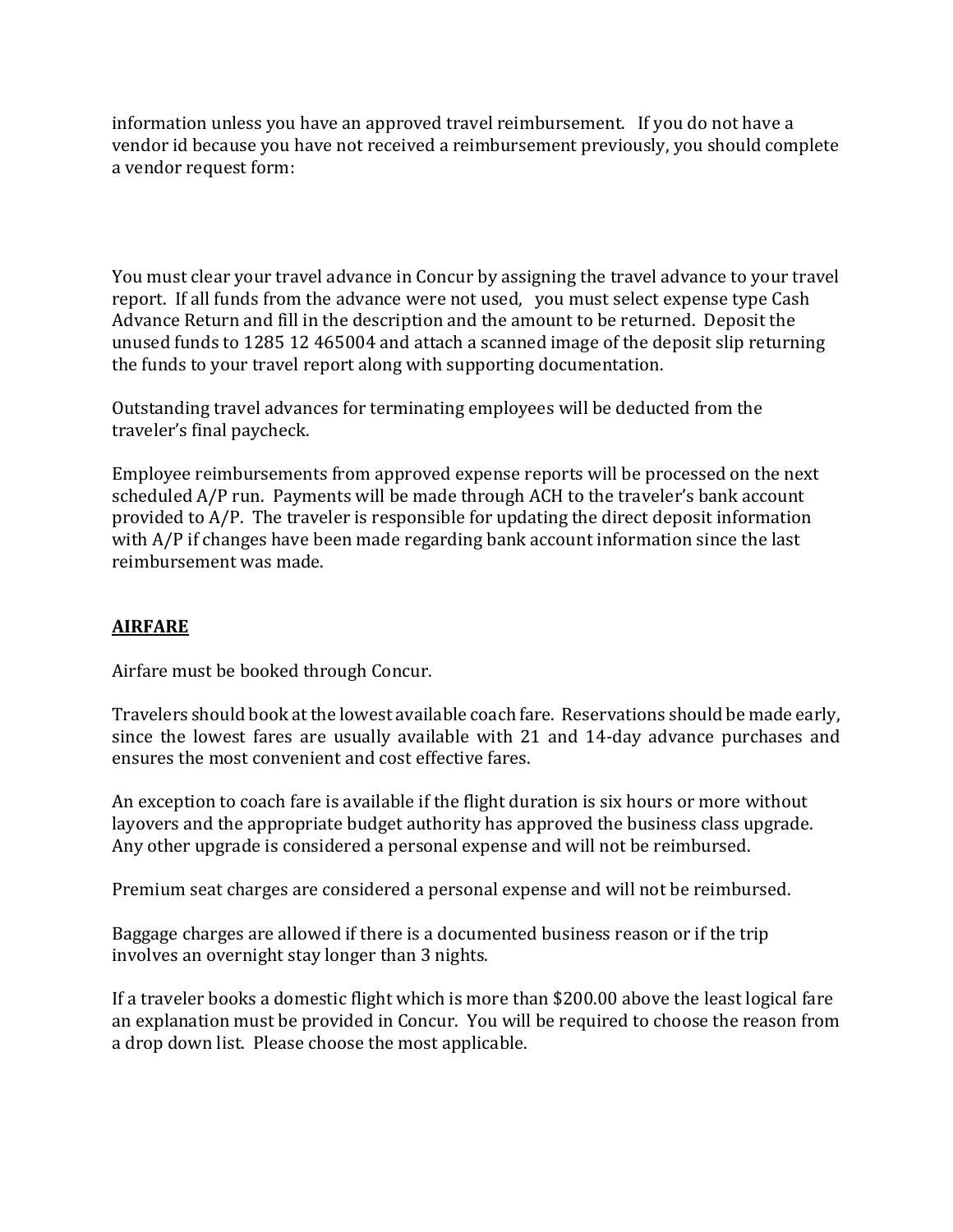The "least logical fare" is: the lowest cost fare that is refundable or non-refundable, any carrier, one stop or fewer, within company default time window, using airports preferred by the user.

A domestic airfare that exceeds \$1,000.00 cannot be purchased without approval by the Travel Category Manager.

If a traveler books an international flight which is more than \$500.00 above the least logical fare an explanation must be provided in Concur. You will be required to choose the reason from a drop down list. Please choose the most applicable.

An international airfare that exceeds \$3,000.00 cannot be purchased without approval by the Travel Category Manager.

Federally sponsored travel outside the continental United States requires the use of a U.S. Carrier. See Grant and Contract procedures below.

Travelers can enter frequent flyer program information in the traveler's profile.

# **LODGING**

Hotel reservations must be made in Concur. An exception is made for conference hotel bookings or other bookings not available through Concur. Travelers may stay at the conference hotel even if it is not the most economical option available.

The class of lodging must be reasonable and appropriate for the business purpose and location and for a traveler representing a not-for-profit organization. Reimbursement will be made for actual costs consistent with SMU policy or the daily per diem allowance as stated in the "Per Diem" section within this procedure.

If a traveler's domestic hotel reservation nightly rate exceeds \$150, the traveler must provide an explanation of why the hotel was selected, unless it is a conference hotel. Exceptions to the nightly rates apply for the following cities:

- $\bullet$  Boston \$250
- Chicago  $$250$
- $\bullet$  DCA \$300
- Los Angeles \$225
- $\bullet$  NYC \$300
- San Francisco \$250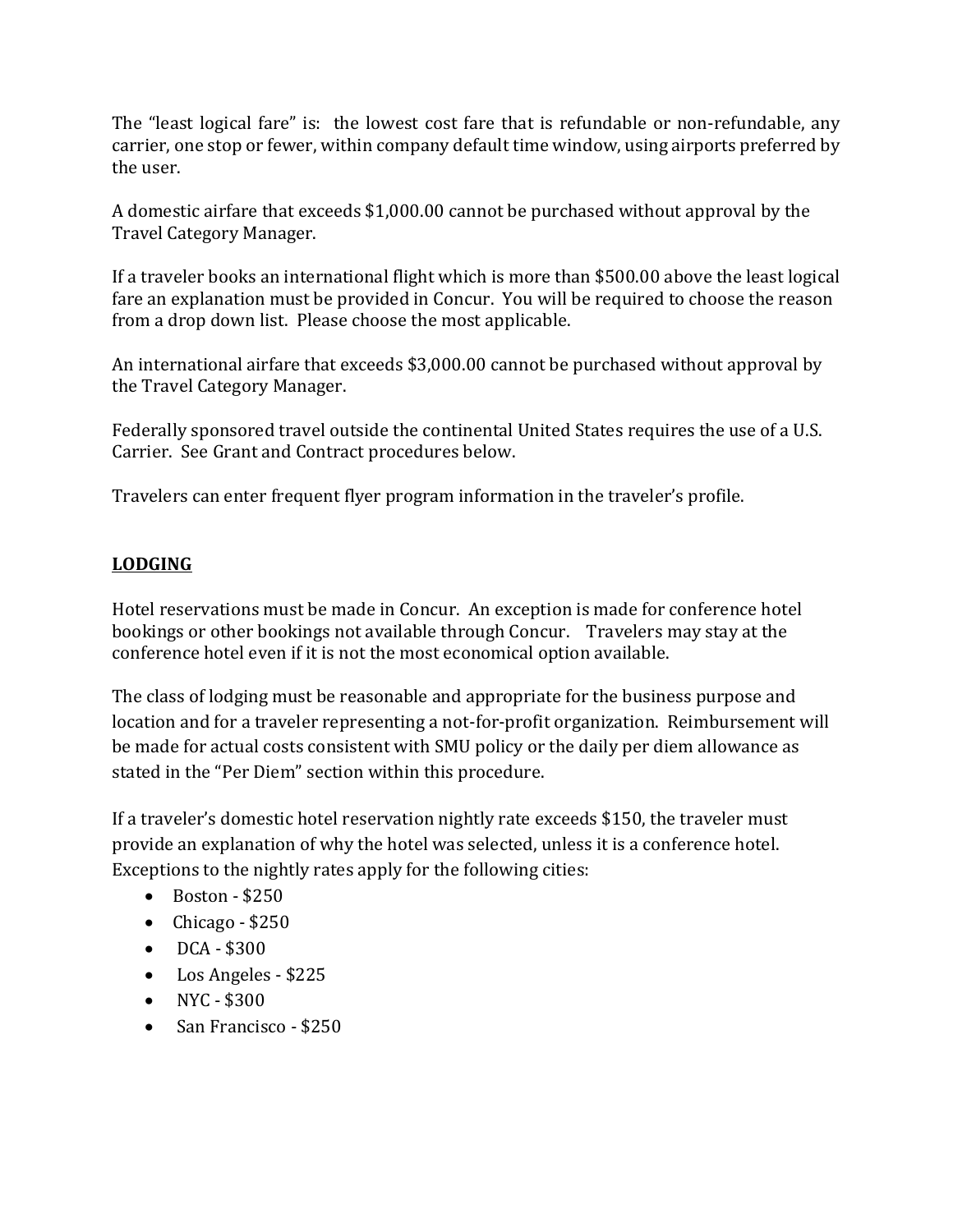If a traveler's international reservation's nightly rate exceeds \$350, the traveler must provide an explanation of why the hotel was selected, unless it is a conference hotel. Exceptions to the nightly rates apply for the following cities:

Vancouver/Toronto/Montreal - \$250

The University and the travel management company have discount programs in place with various hotels and the discounted rates are available only when booking within Concur.

Detailed hotel receipts itemizing charges are required for all hotel charges.

#### **GROUND TRANSPORATION**

Travelers should use discretion when choosing ground transportation availing themselves of the most practical and economic option available. Vehicles can be rented by travelers only when taxicabs, airport buses, airport limos or personal vehicles are unavailable, more costly or impractical, or when business needs require the rental. Vehicle selection should be appropriate to the traveler's business needs and should be booked through Concur.

#### Rental Cars

The standard approved size of rental car is an intermediate size vehicle. Exceptions can be approved when there are valid business needs for renting a larger vehicle, e.g. transporting a group or research equipment.

Rental car reservations should be booked using the company's preferred provider through Concur. The University maintains a Comprehensive Automobile Liability Insurance Policy to cover bodily injury and property damage liabilities arising out of the use of rented vehicles being driven on behalf of SMU. Therefore, employees traveling on Universityrelated business must decline any insurance coverage offered by the rental car company except in foreign countries where travelers must always accept additional rental car insurance. The University will not reimburse the costs of collision damage insurance unnecessarily acquired from rental companies. When renting a vehicle, the traveler must not accept the fuel option and is required to refuel rental cars per each rental location's refill requirements prior to returning the car in order to minimize costs.

#### Personal Vehicles

Mileage reimbursement will be computed in Concur using Google map functionality and reimbursement will be at the IRS rate in effect on the date of the travel.

The starting point for mileage reimbursements is from the SMU campus, which is the traveler's work location. This will be selected in Concur – Google map.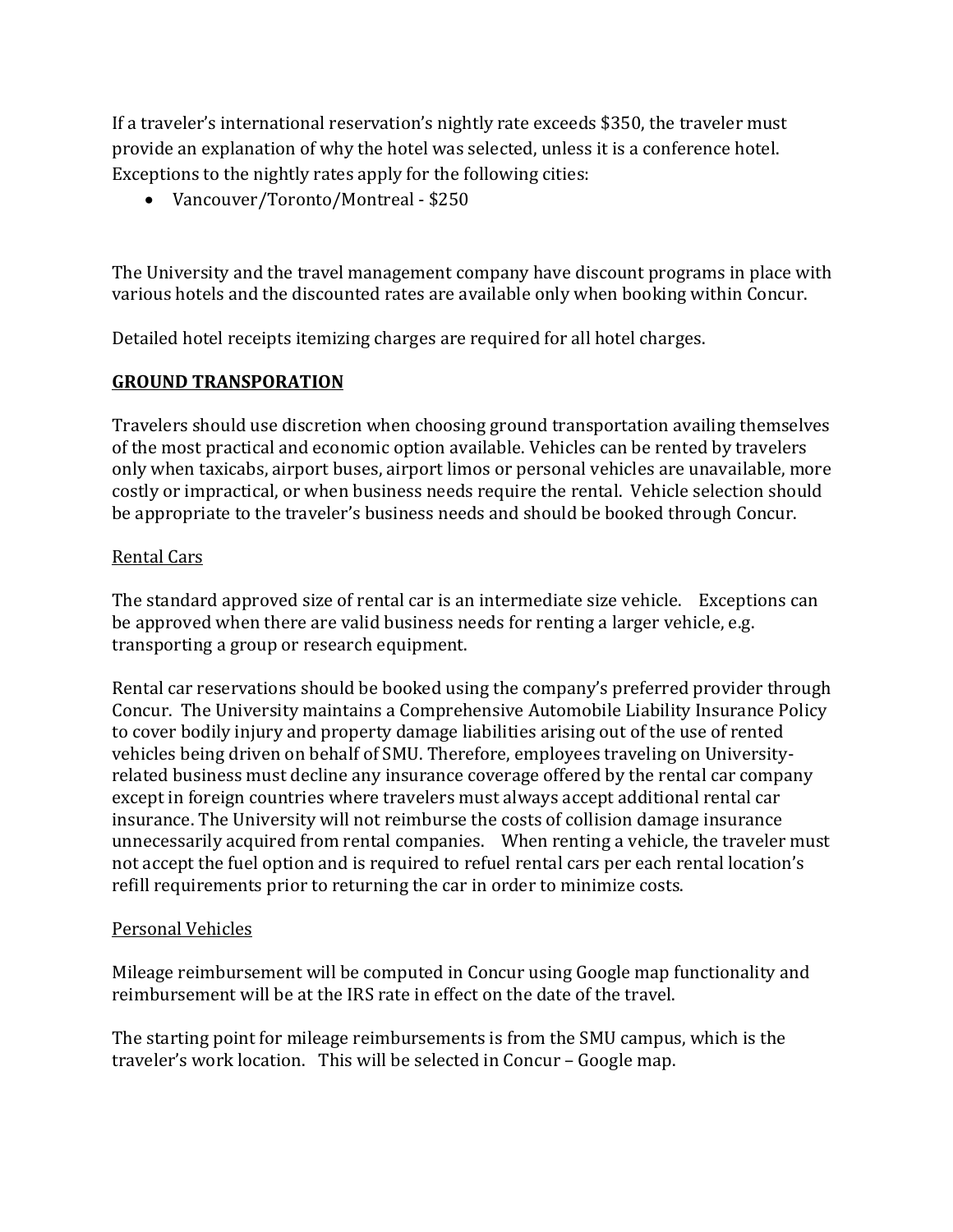The vehicle owner must have public liability insurance in force with at least the minimum coverage required by Texas law. Any damage or loss to a personal vehicle on University business is the responsibility of the owner. When commercial air transportation is available but the individual elects to drive a personal vehicle, the total mileage reimbursement and related expenses such as hotel parking may not exceed the cost of the most economical unrestricted coach fare (at the time that advance air transportation would have been purchased) and related expenses such as taxis/airport shuttles, mileage to/from airport, and airport parking using the lowest daily parking rate. Documentation of the cost of such airfare must be submitted with the reimbursement request.

#### Parking & Tolls

The University will reimburse for reasonable costs of parking.

Parking reimbursement for trips with duration of longer than one day will be at long-term airport parking rates.

Tolls associated with business travel will be reimbursed. An example is the DFW airport toll.

#### Other Ground Transportation

The traveler should choose a method of transportation that results in the lowest cost to the University. If bus or rail travel is used, the traveler must select coach class.

#### **MEALS & ENTERTAINMENT**

Meals while traveling on University business are reimbursable on the basis of actual, reasonable expenses incurred or by the traveler electing to receive per diem. If per diem is elected, it must be used for the entire trip. Travelers who use University issued credit cards to pay for meals while traveling are not eligible to elect per diem.

Business meals that are not part of University travel and include only SMU employees must have a documented business purpose or will be considered personal expense and not eligible for reimbursement

All business meals and entertainment expenses, regardless of amount, must be supported by original, detailed receipts. The business purpose must be documented and all attendees must be listed.

When entertaining groups, you must include a list of attendees and indicate each attendee's relationship to the University, i.e. donor, student, etc.

Backup documentation provided in Concur is subject to review and additional documentation may be required upon audit.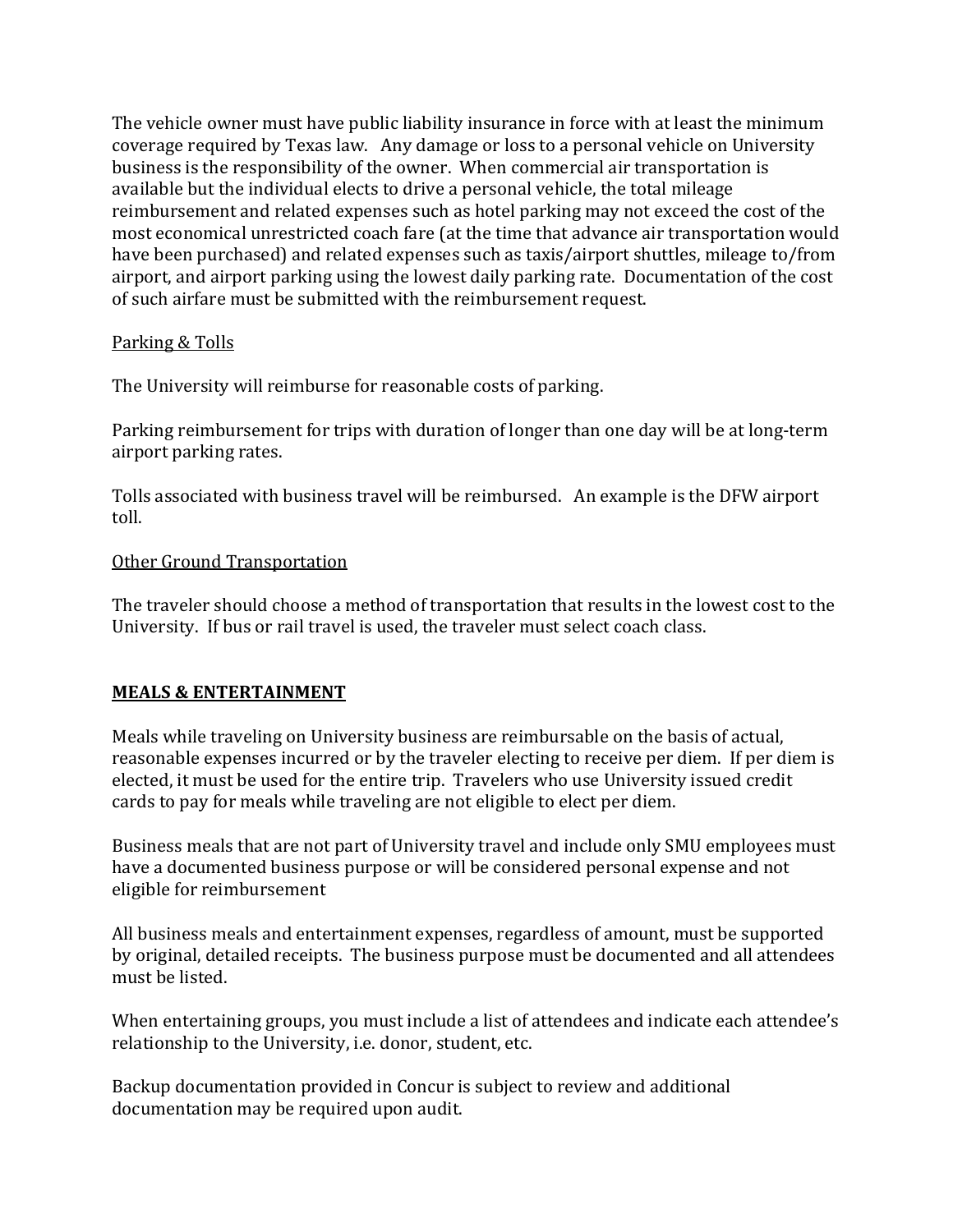#### **PER DIEM ALLOWANCE**

Per diem may be elected for lodging or meals and incidentals or both. The election applies to the entire trip. Travelers who elect per diem must provide a detailed hotel receipt for lodging. The employee's travel location determines the maximum per diem reimbursement rate. Dates and locations for other points visited for business should be noted to substantiate the per diem rate used. Travelers who use a per diem allowance do not have to substantiate each meal expense but they must demonstrate that the trip occurred with a receipt, such as an airline receipt or hotel itinerary, that indicates the dates of travel.

The rates in Concur are the General Services Administration (GSA) rates. The traveler will be given the option to elect per diem based on GSA after completion of the expense report header. The rates are calculated by city/state or zip code and date. If a city is not listed, check to ensure that the county within which it is located is also not listed. Visit the National Association of Counties website at<http://www.naco.org/Pages/default.aspx> to determine the county a destination is located in. If the city is not listed, but the county is, then the per diem rate is the rate for that entire county.

The per diem allowance on partial days of travel (first and last days of trip) is 75% of the applicable daily per diem rate per GSA guidelines. The system will calculate this automatically if the traveler uses the GSA option.

Per diem reimbursements may be advantageous in circumstances where a traveler's actual expenses are difficult to separate from those of a group sharing costs or when the record keeping involved in actual reimbursement would be unusually cumbersome. If the travel will include business entertainment, claiming actual expenses will be preferable for the traveler.

If the traveler's department restricts the per diem to an amount that is lower than the GSA rates, use the GSA option for the destination involved. After the amounts are updated into the expense report, select the expense type "Per Diem Reduction-enter as negative". Enter the dollar amount equal to the difference as a negative amount to reach the net allowed for the total trip.

## **ALCOHOL**

Alcohol purchases are not eligible for reimbursement unless there is a documented SMU business or entertainment purpose.

Alcoholic beverages and entertainment expenses are not allowable charges to federal grants or contracts/sponsored projects.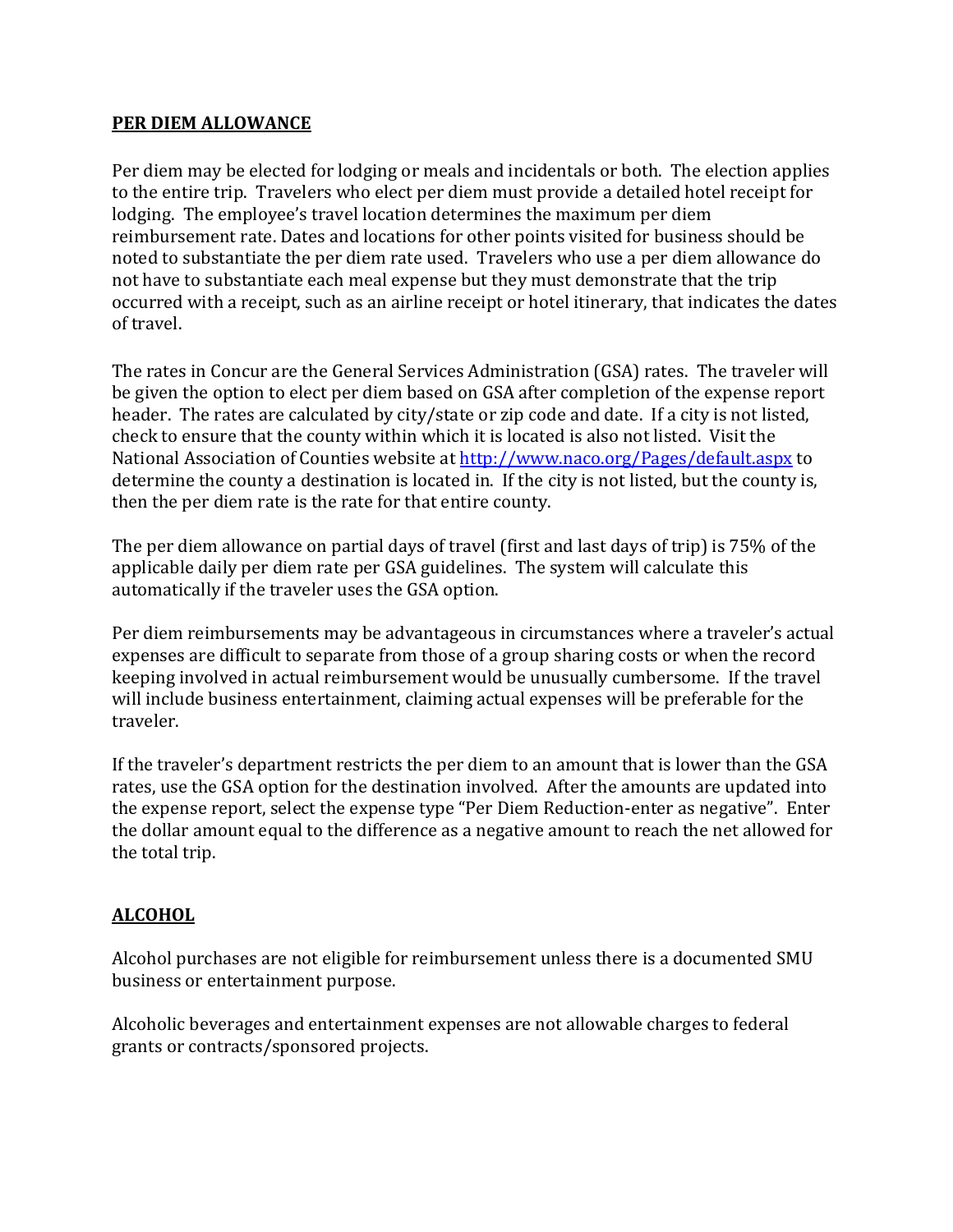## **DOCUMENTATION AND SETTLEMENT OF ACCOUNTS**

Individuals traveling on official business of the University will be reimbursed for reasonable and necessary expenses incurred. Travelers are expected to exercise prudent judgment when making travel arrangements and expenditures. The reimbursement being requested must be in accordance with all applicable university policies, procedures, rules and regulations.

Travelers must review travel reimbursement guidelines prior to expending personal funds for business travel to determine if such expenses are allowable and reimbursable. The University reserves the right to deny reimbursement of travel-related expenditures if they fail to comply with University policies and procedures. A traveler who chooses to use his/her personal credit card for expenses will not be reimbursed until after the travel has occurred.

A traveler should attach conference itineraries to the travel authorization request.

Detailed receipts or other supporting documentation as required by the University for travel expenses of \$25 or more must be attached to the reimbursement request. The traveler must attach receipts to the travel report electronically and should retain the original receipts at least until the reimbursement notification e-mail is received. You must create a missing receipt affidavit and agree to the terms of the missing receipt affidavit for lost receipts which will be accepted up to \$75. Only 1 missing receipt is allowed per travel report. Use of missing receipt affidavits will be monitored for abuse.

Receipts: Documentation provided by service providers or others that details the services provided. When expenses are funded by grants or contracts, detailed restaurant receipts are required due to potential agency restrictions on purchases such as alcohol. Otherwise, the employee's copy of credit card charge slip and/or the detailed restaurant receipt are acceptable documentation. Restaurant "pull tabs" that only show the total food bill do not qualify as receipts.

The following support for reimbursement requests is required for each expense that totals \$25 or more:

- a. Air transportation Airline ticket "receipt" coupon, copy of invoice and boarding passes
- b. E-tickets Airline ticket "receipt" coupon, copy of invoice and boarding pass
- c. Car rental Car rental agreement and charge card receipt (if applicable)
- d. Personal Auto Miles driven or original gas receipts. A flight quote reflecting the drive cost was less than or equal to flight cost should be provided when personal car use is in lieu of air transportation.
- e. Lodging Itemized hotel bill and charge card receipt (if applicable)
- f. Meals Itemized hotel bill, charge card or detailed restaurant receipt as applicable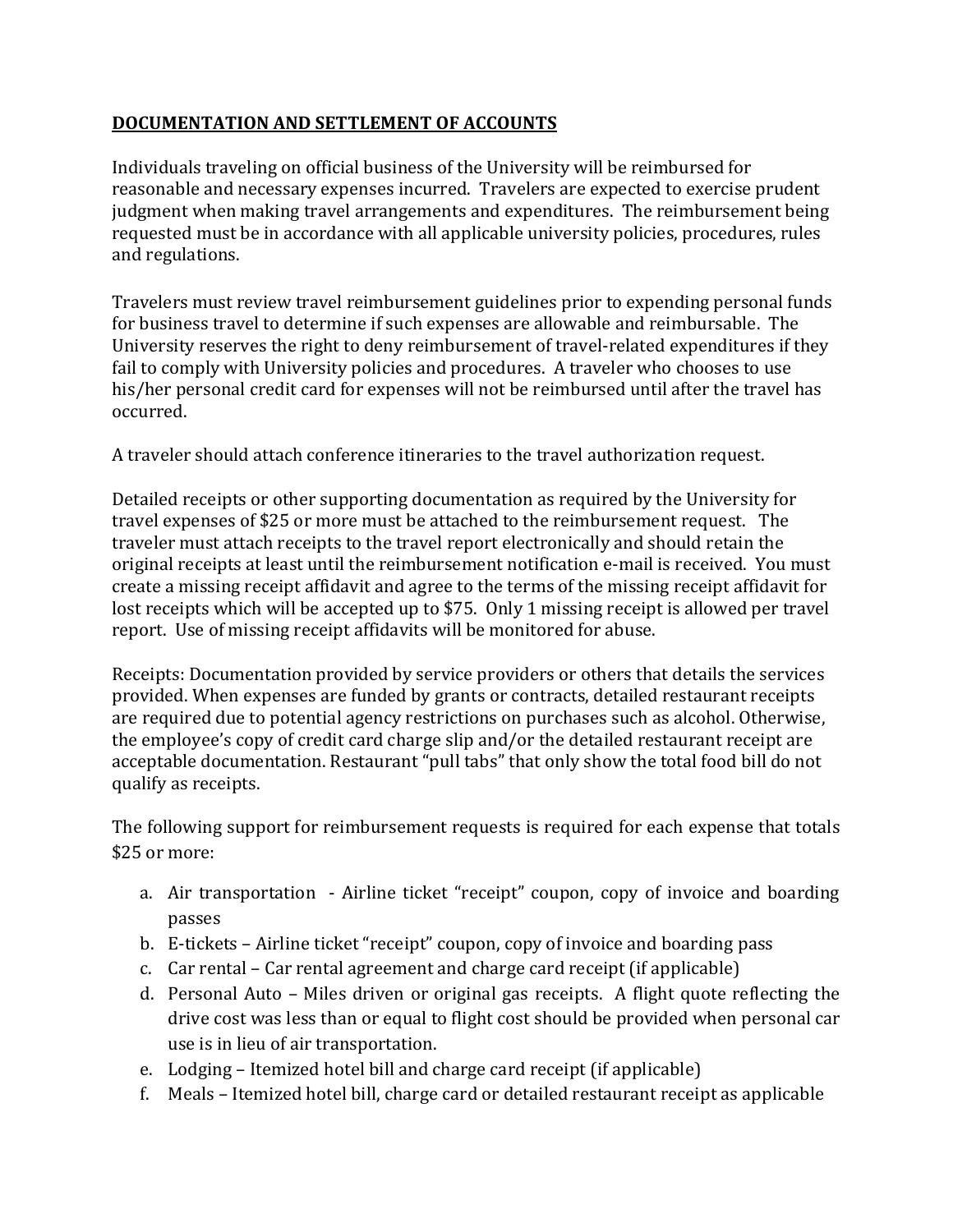- g. Conference Agenda (meeting schedule) and paid receipt
- h. Entertainment Receipt with names of person(s) entertained and business purpose.
- i. Taxi, Bus, Tolls, Other Receipt or bill

Things to know:

- Mileage reimbursement is from Campus to Airport or destination.
- If reimbursements are made and later deemed to be inappropriate, the traveler will be required to reimburse the unallowable expense.
- Travelers will not be reimbursed for cancelled conferences, unless substantiated by SMU business reason for cancellation.
- Travel reports must be submitted within 30 days after travel is completed or expense was incurred to avoid tax implications.
- Reimbursements will not be made until the travel has been completed.
- Travelers should submit one complete travel expense reimbursement report per travel occurrence.

Examples of miscellaneous travel expenses that are reimbursable are the following:

- Expenses for shipping University equipment, or baggage handling and storage
- Tips for baggage handling, etc.
- Business telephone calls
- Highway and bridge tolls
- Necessary parking fees
- Certain specific approved fees from the University's contracted Travel Agencies

Example of expenses that are not reimbursed: The list below is not intended to capture all disallowed expenses.

- Accident insurance premiums
- Auto repairs
- Child- or house-sitting expenses
- Costs resulting from failure to cancel transportation or hotel reservations
- Dry cleaning
- Fines
- $-$  GPS
- Gym fees
- In-room movie rental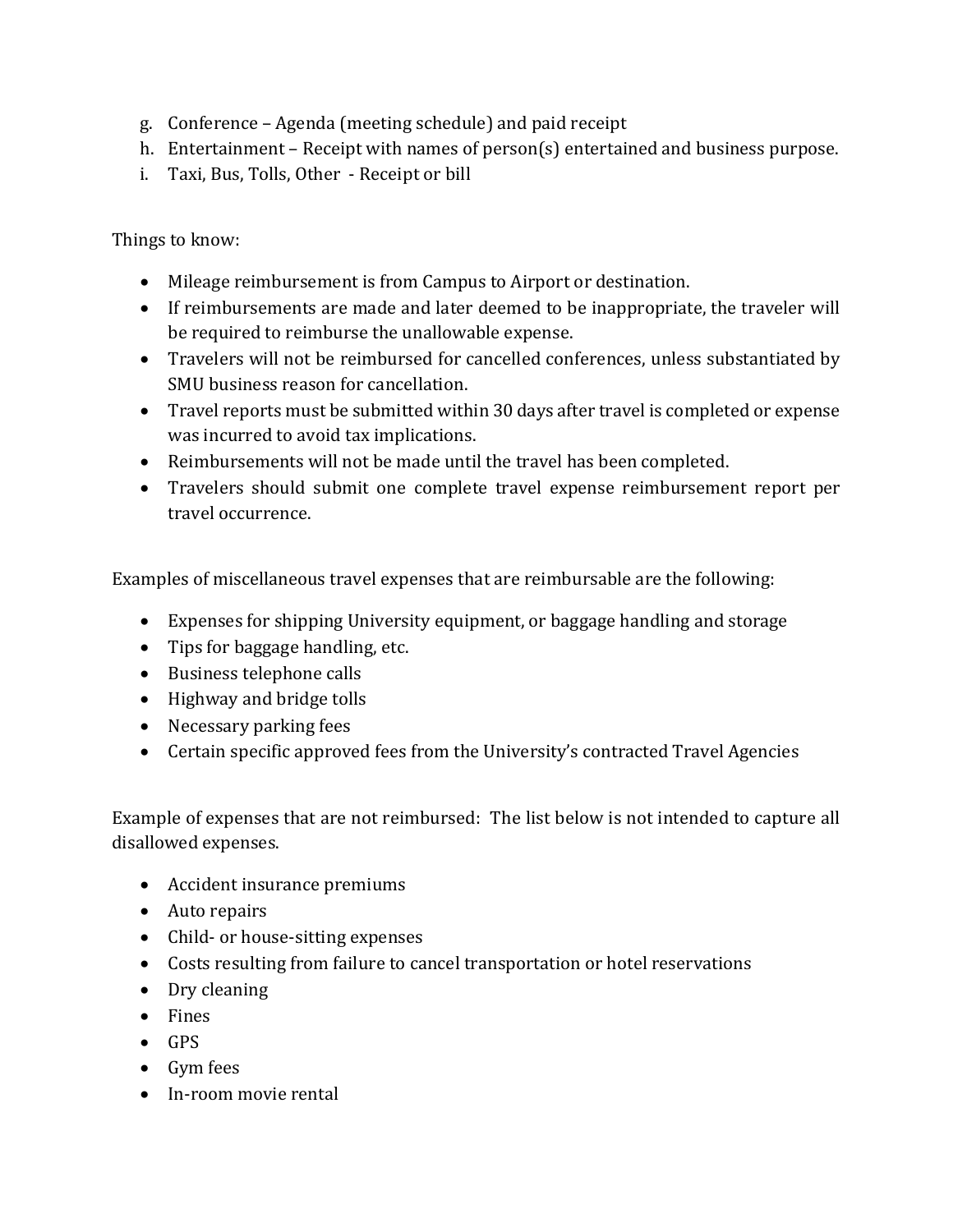- Laundry
- Liability insurance supplements
- Loyalty and frequent flyer program fees
- Lost or stolen tickets, cash, or personal property
- Meals for trips that do not require an overnight stay
- Movies
- Parking violations or moving citations
- Penalties or fees for cancellation or change of discounted tickets when the cancellation or change results from personal rather than University decisions
- Personal expenses
- Snacks, unless considered a meal
- Trip insurance
- Theft, loss or damage to non-business related property
- Unused room reservations not properly canceled
- Upgrades air, hotel or car rental

## **A traveler must not use the University issued credit card for personal expenses.**

## **GRANT & CONTRACT (SPONSORED PROJECT) TRAVEL AND BUSINESS EXPENSE**

Travel costs charged to a sponsored project must be reasonable and comply with policies established by SMU, sponsoring agency regulations, and the terms of the applicable grant or contract. This may include specific limitations and restrictions. If there is a conflict between a sponsor's rule and SMU's rule, the more restrictive rule will take precedence. The principal investigator/project director (PI) has primary responsibility for compliance with the specific grant or contract requirements.

In addition to the Southern Methodist University policy and procedures stated above, the University is required to apply the following specific policies for travel charged to sponsored projects:

•International travel may require approval from the funding agency from 45 to 90 days in advance by the sponsor's administrative officer, even if it was included in the proposal and/or budget. The definition of what is classified as international travel is determined by the sponsor and does differ from agency to agency. Check with the Office of Research and Graduate Studies prior to booking a trip.

•Use of US Flag carriers is required for international travel (travel between the United States and a foreign country or between foreign countries) chargeable to a federal grant or contract unless certain conditions are met. Contact the Office of Research and Graduate Studies or Grant & Contract Accounting before making international travel arrangements.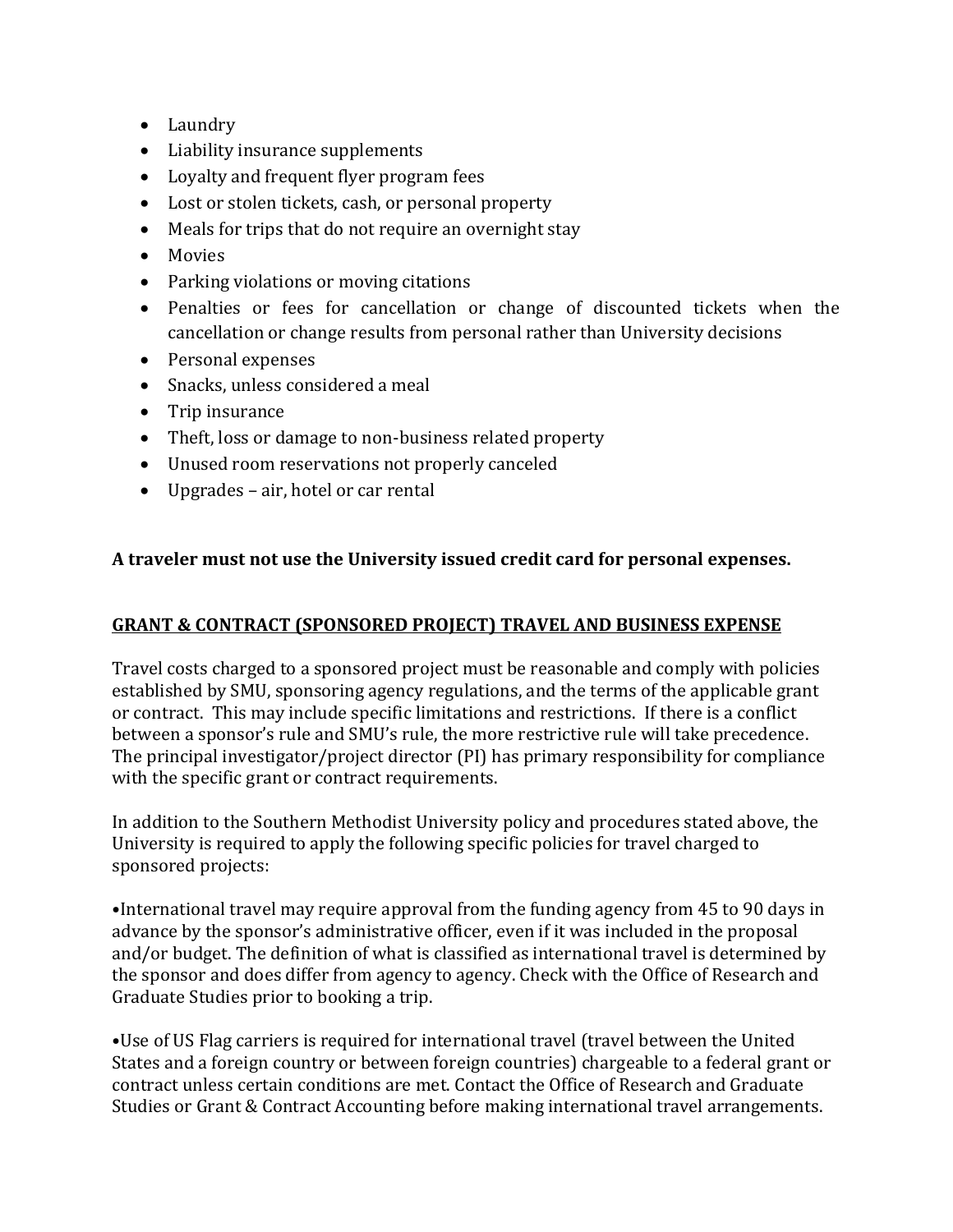The "Fly America Act" Exception Request form is available on Grant & Contract Accounting's website and must be submitted with the expense report when international travel is booked through a foreign flag carrier and is to be charged to a federal grant or contract. Please be aware that the exception under the Open Skies Agreement does not apply to sponsored projects funded by the Department of Defense or one of its military departments.

Travelers on international trips using federal funds must use the University's travel management company and inform the reservationist that they are subject to the Fly America Act when making airline reservations.

• Allowable airfare costs are limited to the basic least expensive unrestricted accommodations class offered by commercial airlines except when such accommodations would:

- a. Require circuitous routing,
- b. Require travel during unreasonable hours,
- c. Excessively prolong travel,
- d. Result in additional costs that would offset the transportation savings, or

e. Offer accommodations not reasonably adequate for the traveler's medical needs. Purchases of tickets at the airport or purchases of "next day travel" should not be made except in rare emergency cases. The principal investigator is responsible for obtaining the lowest available fare or justifying and documenting the higher fare.

• Meal and incidental costs should be reasonable and necessary to the award and may be charged on the basis of actual costs or per diem. Detailed receipts must be provided when claiming actual costs greater than or equal to \$25.00 unless agency terms and conditions require the detailed receipts for all actual charges. When claiming actual costs, per diem maximums do not apply. Per diems may be allowable based upon government -established rates applicable to the location. Comingling of per diem and actual meal and incidental costs on an Expense Report is not permitted. When the GSA travel allowance feature is used for per diems in Concur, the system will prorate the amount for the day of departure and day of return.

• Lodging costs should be reasonable and appropriate for the business purpose and location. Actual costs will be reimbursed based on detailed lodging receipts. If per diem is elected for lodging a copy of the detailed lodging receipt is required by SMU policy. Per diem for lodging within the continental U.S. does not include taxes which may be claimed using Expense Type "Other Travel Expense" in addition to the lodging per diem. The amount to claim will be taken from the detailed lodging receipt and an explanation of the charge will be required to be attached.

• Alcoholic beverages and entertainment expenses are not allowable charges to federal grants or contracts/sponsored projects. These expenses must be coded as unallowable expense using other funding sources. Such expenses may be allowable on non-federal programs only when the event and/or use of alcohol has been specifically approved in writing and in advance by the sponsor.